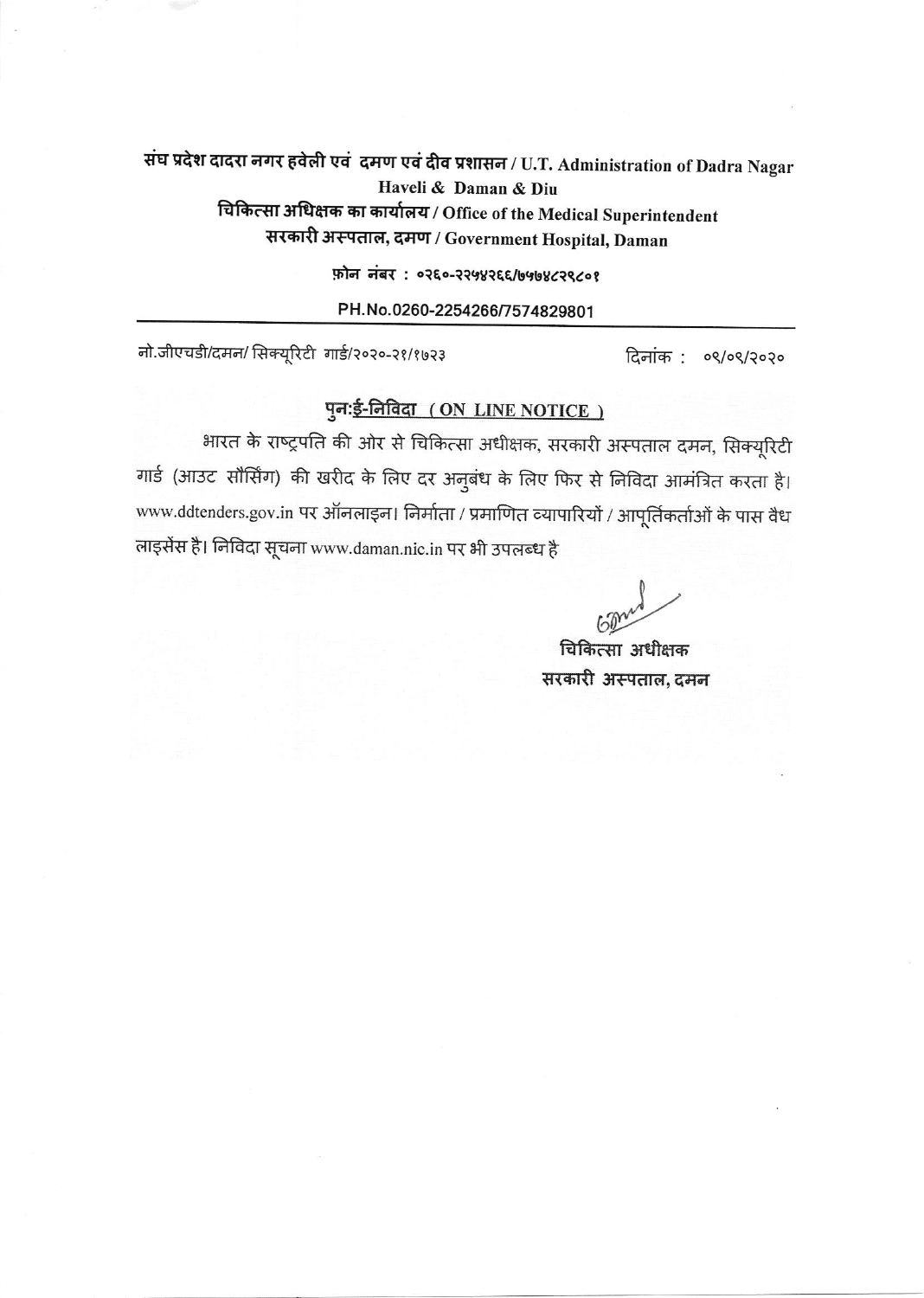$\bigotimes_{\mathfrak{m}}$ 

संघ प्रदेश दादरा नगर हवेली एवं दमण एवं दीव प्रशासन U. T. Administration of Dadra Nagar Haveli and Daman & Daman, चिकित्सा अधिक्षक का कार्यालय / O/o. The Medical Superintendent, सरकारी अस्पताल, मरवड, दमण / Government Hospital, Marwad, Daman. PH.NO.0260\_2254266 EMAIL ID: ghddmn@gmail.com

## No.GHD/DMN/Security Guard/2020-21/1723 Dated: 09.09.2020

## **E-TENDER (ON LINE NOTICE)**

The Medical Superintendent, Government Hospital, Daman on behatf of president of India, invites tender regarding for outsourcing 8 Security Guards at Government Hospital Daman. Online on from manufacture / authorized Dealers / Supptiers having valid license. The tender notice also available on www.daman.nic.in and www.ddtenders.gov.in.

I

(Dr. Sanjay Verma) I/c. Medical Superintendent Government Hospital, Daman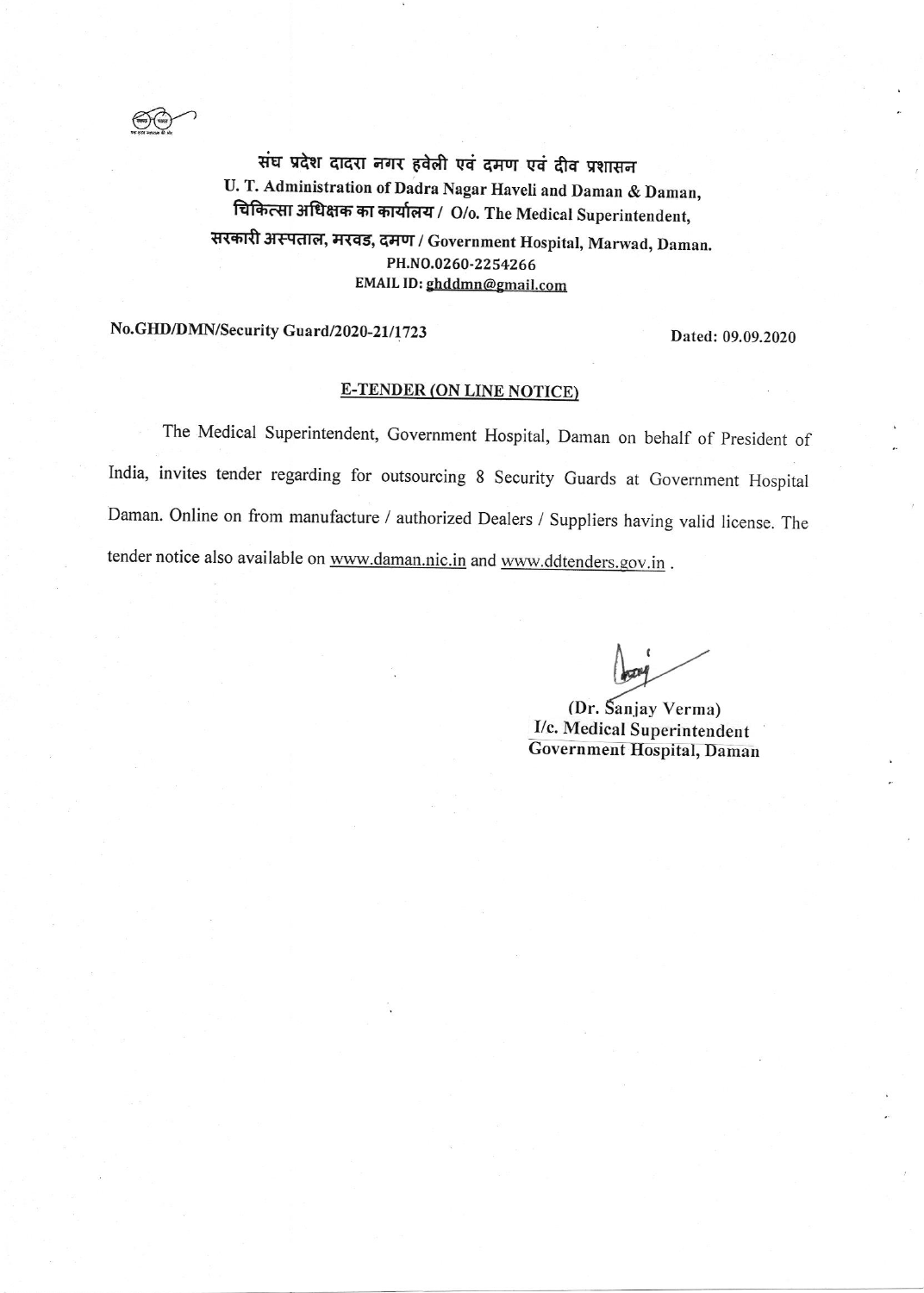On Line Tender Notice No .of 2020-21 Administration of Daman&Diu, U.T., Office of the Medical Superintendent, Govemment Hospital, Daman. "Tel.No.0260-2254266" email ID :ghddmn@gmail.com

No. GHD/DMN/Security Guard/2020-21/1723 Daman.

Date:09/09/2020

## e-Tender (Online) Invitation Notice

The Medical Superintendent, Government Hospital, Daman on behalf of President of India, invites on line tender on www.daman.nic.in from the Authorized Security Service Providers for Govt. Hospital, Daman.

| Sr.<br>No. | <b>Particulars</b>                                                 | <b>Estimated</b><br>Amount | <b>EMD</b><br>(Earnest<br><b>Money</b><br>Deposit) | <b>Tender Fees</b><br>$(Non-$<br>Refundable) | e-Tender<br>ID No. |
|------------|--------------------------------------------------------------------|----------------------------|----------------------------------------------------|----------------------------------------------|--------------------|
| 01.        | Providing of 08 Security<br>Services for Govt.<br>Hospital, Daman. | Rs.11,74,428/-             | Rs.35,233/-                                        | Rs.2,000/-                                   |                    |

Bid document downloading Start Date Bid document downloading End Date Last Date & Time for receipt of Bid Preliminary Stage Bid Opening Date Technical Stage Bid Opening Date

 $: 09.09.2020$ : 29.09.2020, 12:00 Hrs. 29.09.2020,14.00 Hrs. 29.09.2020,15.00 Hrs. 29.09.2020,15.30 Hrs.

Bidders have to submit price bid in Electronic format only on www.nprocure.comwebsite till the last date and time for submission. Price Bid in Physical format shall not be accapted in any case.

only tender fees and EMD should be submitted in original to be sent to the above mentioned address by R.P.A.D./Speed Post. However, Tender Inviting Authority shall not be responsible for any postal delay. Tender received in hard copy will not be accepted.

- l. The EMD will be accepted in form of FDR or Bank Guarantee from any Nationalized banks in an acceptable form payable at Daman in favor of the Medical Superintendent, Government Hospital, Daman.
- 2. The EMD and tender fees should not be forwarded by cash.